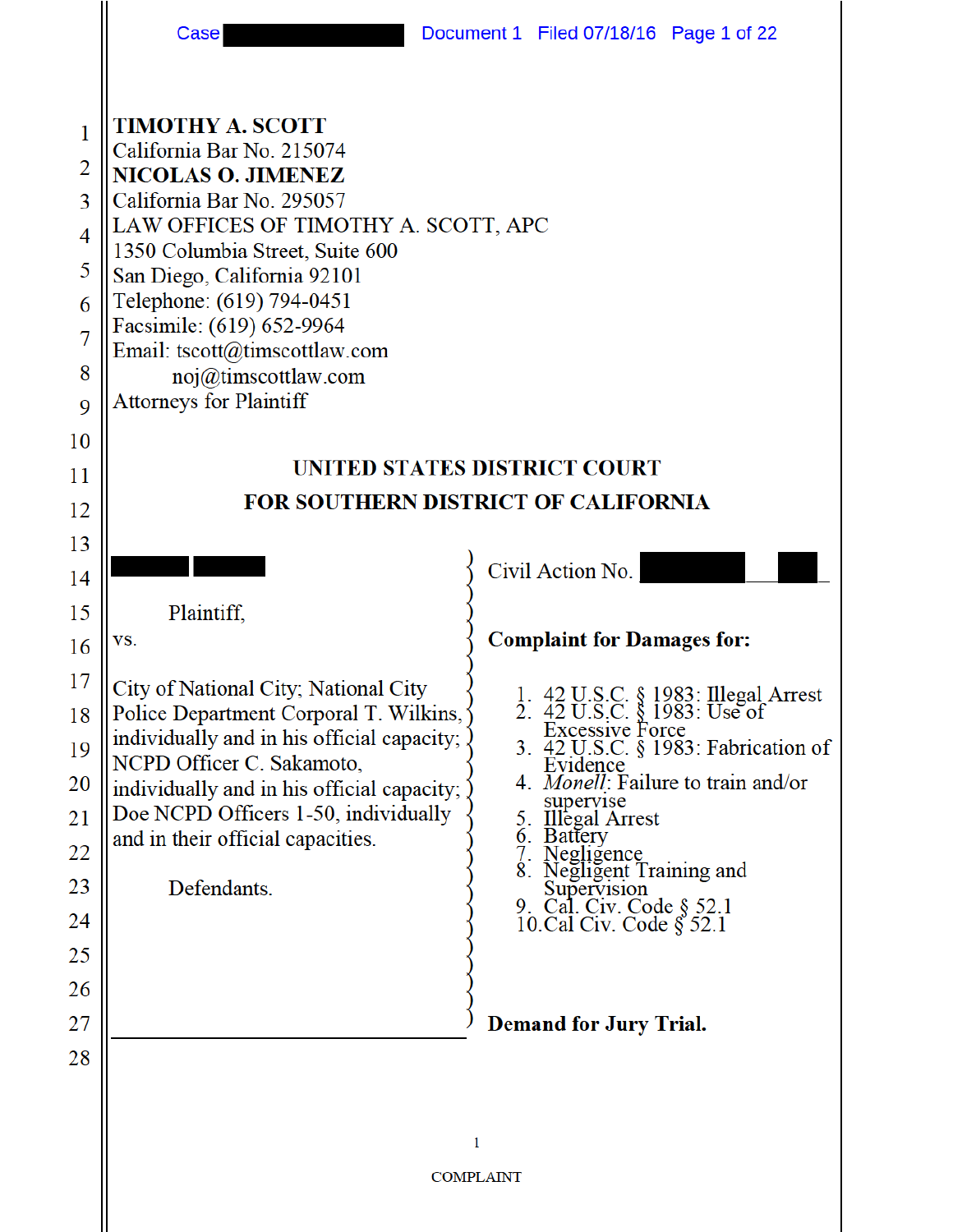## **INTRODUCTION**

2 3 4 5 6 7 8 9 10 1. Plaintiff ("Plaintiff") was arrested by National City Police officers for boarding a public bus with a washed, empty bottle. The officers lacked probable cause to arrest Plaintiff, because what he did was not a crime. Officers deliberately and wrongfully tased Plaintiff while he stood with his hands in the air, trying to explain his side of the story. The officers then falsified their police reports, and charged Plaintiff with three criminal offenses to cover up their misdeeds. But the event was caught on MTS bus cameras, exposing the police officers' fabrications. The criminal complaint was eventually dismissed consequently.

| 11 | This civil complaint can be summarized as follows: |                                                |                        |  |
|----|----------------------------------------------------|------------------------------------------------|------------------------|--|
| 12 | Count                                              | Claim                                          | Defendants             |  |
| 13 |                                                    | § 1983 / Fourth Amendment claim for            | Corporal T. Wilkins,   |  |
| 14 |                                                    | illegal arrest.                                | Officer C. Sakamoto.   |  |
| 15 | $\overline{2}$                                     | § 1983 / Fourth Amendment claim for use of     | Corporal T. Wilkins,   |  |
| 16 |                                                    | excessive force.                               | Officer C. Sakamoto.   |  |
| 17 | 3                                                  | § 1983 / Fourth Amendment / Fifth              | Corporal T. Wilkins,   |  |
| 18 |                                                    | Amendment / Fourteenth Amendment claim         | Officer C. Sakamoto;   |  |
| 19 |                                                    | for fabrication of evidence.                   | Does.                  |  |
| 20 | $\overline{4}$                                     | Unconstitutional failure to train and/or       | City of National City. |  |
| 21 |                                                    | supervise <i>(Monell, 42 U.S.C.</i> § 1983) in |                        |  |
| 22 |                                                    | proper Taser practices and procedures.         |                        |  |
| 23 | 5                                                  | False arrest.                                  | Corporal T. Wilkins,   |  |
| 24 |                                                    |                                                | Officer C. Sakamoto.   |  |
| 25 | 6                                                  | Battery.                                       | Corporal T. Wilkins,   |  |
| 26 |                                                    |                                                | Officer C. Sakamoto.   |  |
| 27 |                                                    |                                                |                        |  |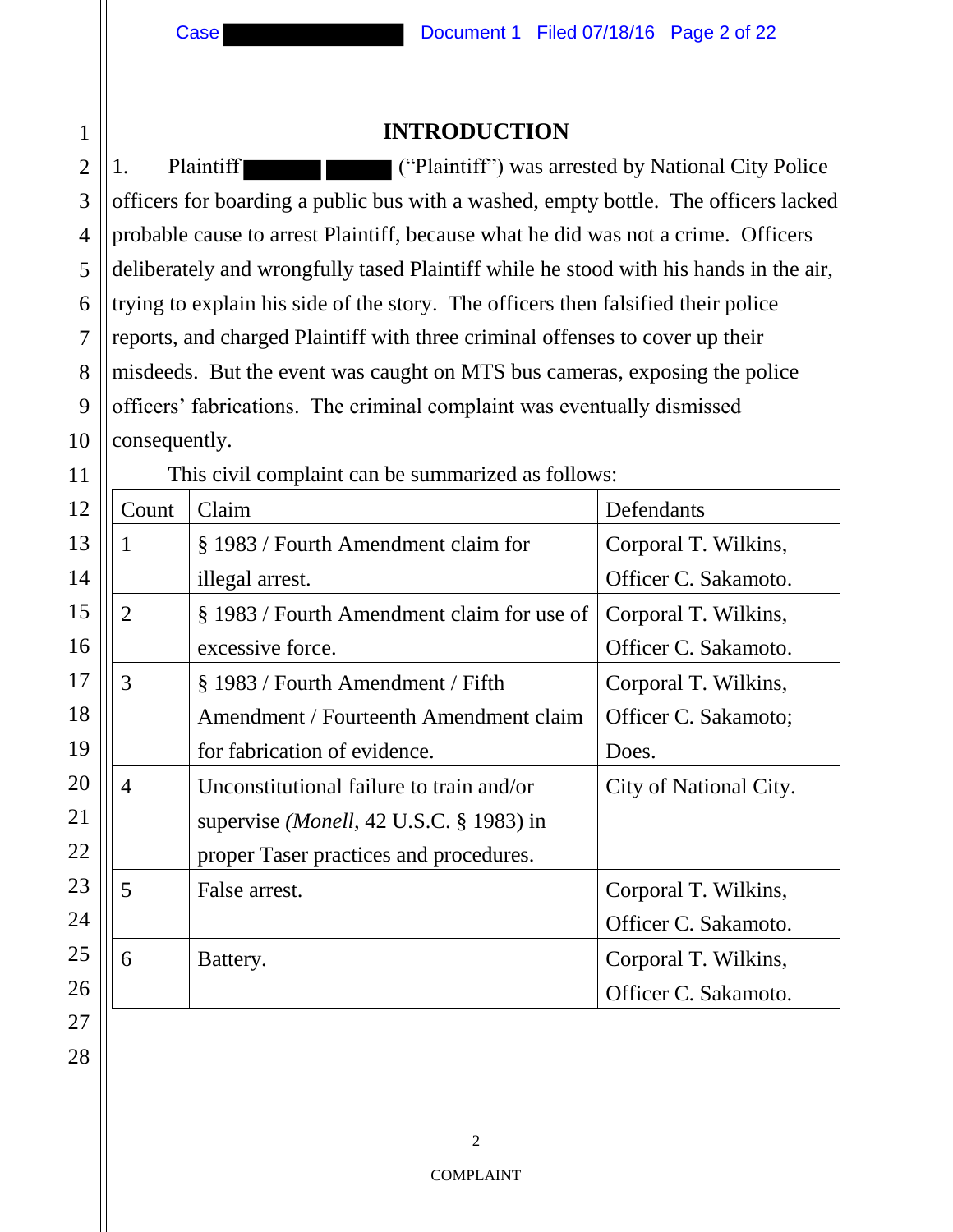| 1              | $\overline{7}$ | Negligence.                                                        | Corporal T. Wilkins,   |
|----------------|----------------|--------------------------------------------------------------------|------------------------|
| $\overline{2}$ |                |                                                                    | Officer C. Sakamoto,   |
| $\mathfrak{Z}$ |                |                                                                    | Doe NCPD Officers.     |
| $\overline{4}$ | 8              | Negligent Training and Supervision.                                | City of National City. |
| 5              | 9              | Bane Act violation, Cal. Civ. Code §52.1,                          | Corporal T. Wilkins,   |
| 6              |                |                                                                    | Officer C. Sakamoto.   |
| $\overline{7}$ | 10             | Bane Act violation, Cal. Civ. Code §52.1,                          | City of National City. |
| 8              |                |                                                                    |                        |
| 9              |                | Plaintiff requests a jury trial to pursue justice on these claims. |                        |
| 10             |                |                                                                    |                        |
| 11             |                |                                                                    |                        |
| 12             |                |                                                                    |                        |
| 13             |                |                                                                    |                        |
| 14             |                |                                                                    |                        |
| 15             |                |                                                                    |                        |
| 16             |                |                                                                    |                        |
| 17             |                |                                                                    |                        |
| 18             |                |                                                                    |                        |
| 19             |                |                                                                    |                        |
| 20             |                |                                                                    |                        |
| 21             |                |                                                                    |                        |
| 22             |                |                                                                    |                        |
| 23             |                |                                                                    |                        |
| 24             |                |                                                                    |                        |
| 25<br>26       |                |                                                                    |                        |
| 27             |                |                                                                    |                        |
| 28             |                |                                                                    |                        |
|                |                |                                                                    |                        |
|                |                |                                                                    |                        |
|                |                | $\mathfrak{Z}$                                                     |                        |
|                |                | <b>COMPLAINT</b>                                                   |                        |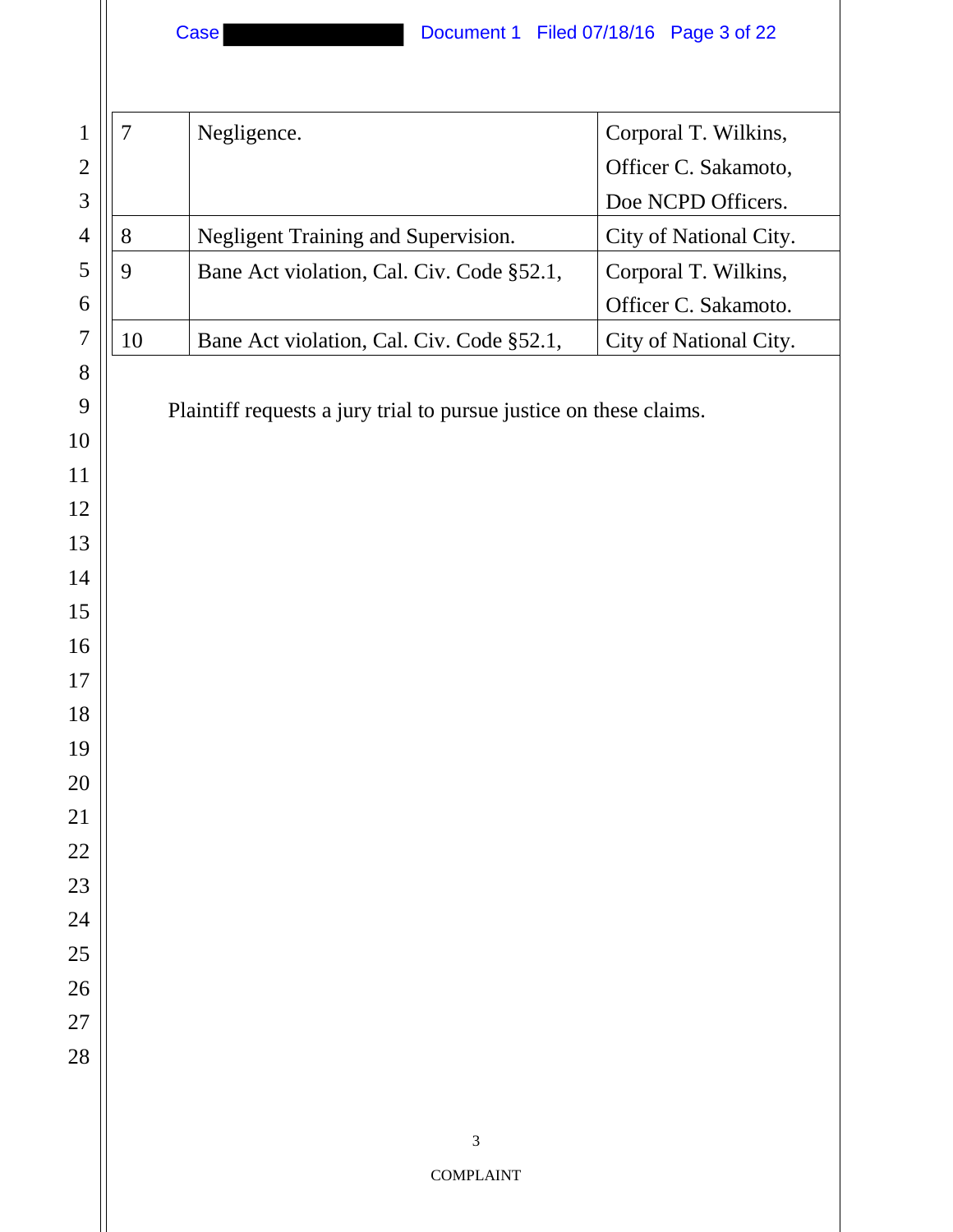#### **JURISDICTION AND VENUE**

2. This is a civil action where jurisdiction is founded on a federal question under 28 U.S.C. § 1331.

3. Plaintiff's claims arise in this judicial district where the events and omissions giving rise to this complaint occurred, namely the City of National City in San Diego County, which is situated in the Southern District of California.

4. Venue is proper in the United States District Court for the Southern District of California under 28 U.S.C. § 1391.

5. Plaintiff filed a timely tort claim against the City of National City and its employees under California Government Code Sections 910 *et seq*. on November 16, 2015. The claim was denied on or about January 20, 2016.

#### **PARTIES**

6. Plaintiff was, at all times relevant to this lawsuit, a resident of the State of California, County of San Diego, and a citizen of the United States. 7. Defendant City of National City ("National City") is a governmental entity organized and existing under the laws of the State of California and a municipality existing in the County of San Diego, California. At all times mentioned herein, the National City Police Department ("NCPD") was a branch of National City and a governmental entity organized and existing under the laws of the State of California.

8. Defendant NCPD Corporal T. Wilkins, at all times relevant herein, was an officer with the National City Police Department. He was on duty near 24th Street and Highland Avenue in National City on May 15, 2015. At all times mentioned herein, this defendant was an employee of the NCPD and acting in an official capacity and under color of law. This officer's first name is currently unknown to Plaintiff.

9. Defendant NCPD Officer C. Sakamoto, at all times relevant herein, was an officer with the National City Police Department. He was on duty near 24th Street

1

2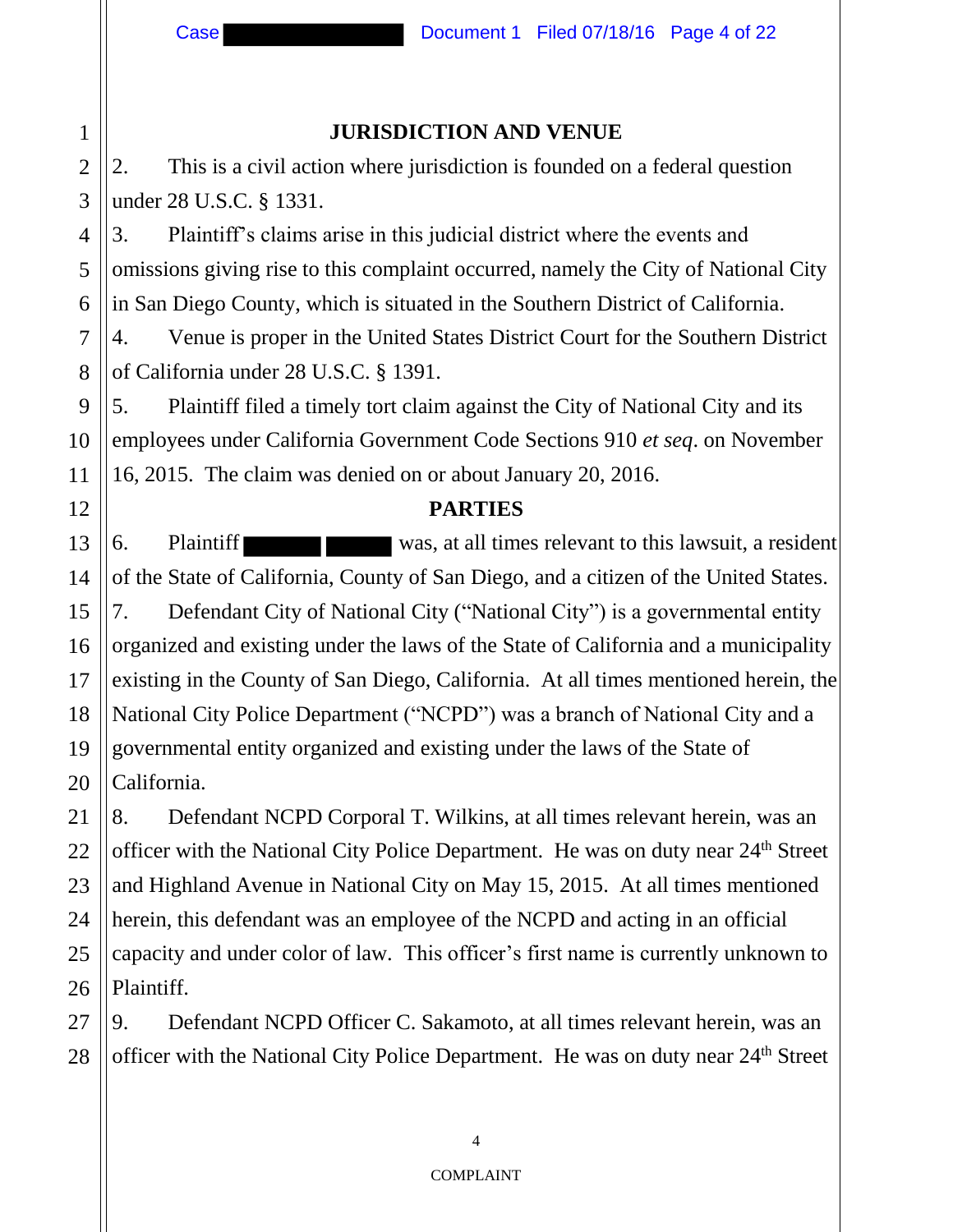and Highland Avenue in National City on May 15, 2015. At all times mentioned herein, this defendant was an employee of the NCPD and acting in an official capacity and under color of law. This officer's first name is currently unknown to Plaintiff.

10. Defendants Doe NCPD Officers 1-50, individually and in their official capacities, at all times relevant herein, were officers and/or employees for the National City Police Department, acting in their official capacity and under color of law. These Defendants include officers in supervisory positions that participated in the decision to arrest Plaintiff, in the supervision of the use of force by other officers, and in reporting incidents of use of force to other employees within the NCPD.

### **FACTUAL ALLEGATIONS**

11. On May 15, 2015, at approximately 9:45 A.M., Plaintiff boarded bus # 2823, operated by the Metropolitan Transit System ("MTS"), near the 2400 block of Highland Avenue in National City.

12. Plaintiff carried an empty brown bottle in his hand. He had washed the bottle out prior to boarding the bus, and wanted to redeem its ten-cent deposit value.

13. Upon seeing the bottle, the MTS bus driver, Raul Valenzuela, told Plaintiff that he could not "have a glass bottle in here" or words to that effect.

14. Plaintiff peacefully disagreed with Valenzuela, and took his seat on the bus. He told Valenzuela that he could call the police if he wanted to, or words to that effect.

15. After Plaintiff sat down, Valenzuela radioed MTS dispatch, which in turn requested police assistance. Valenzuela then stepped off the bus.

16. Approximately 15 minutes later, at or near 10:00 AM, Defendant NCPD Corporal T. Wilkins and Defendant NCPD Officer C. Sakamoto arrived in a police cruiser and parked behind the bus.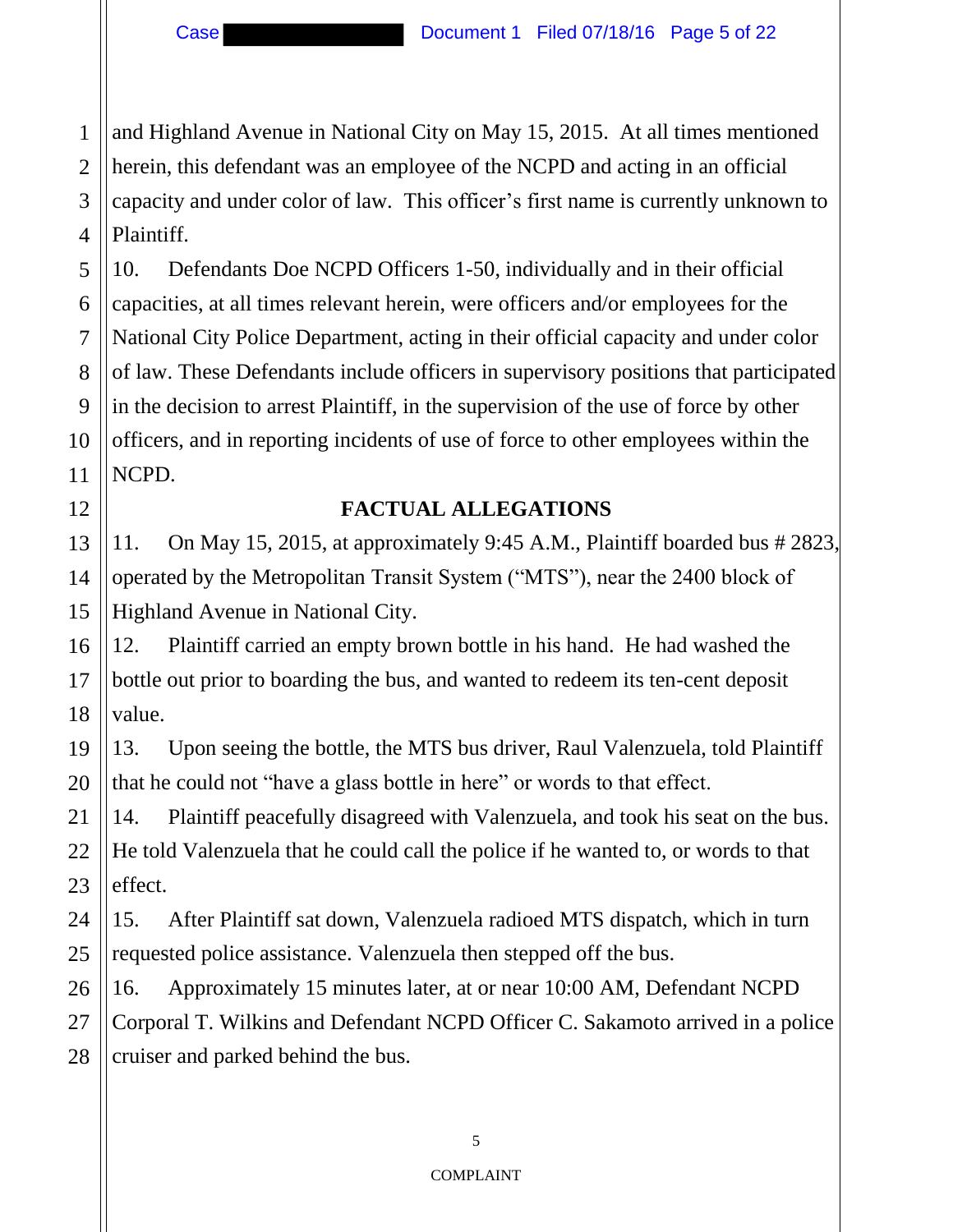Case **Document 1 Filed 07/18/16 Page 6 of 22** 

1 2 3 17. Defendants Sakamoto and Wilkins spoke briefly with Valenzuela. They then approached the windows directly behind Plaintiff.

4 18. Defendants Sakamoto and Wilkins stood behind Plaintiff and addressed him through the window.

5 19. Defendants Sakamoto and Wilkins ordered Plaintiff to get off the bus.

6 7 20. Complying with the order, Plaintiff stood up and walked toward the front door of the bus.

8 9 21. As soon as Plaintiff stood up, Defendant Wilkins drew his firearm and pointed it at Plaintiff.

10 11 22. Defendant Sakamoto drew his Taser and also pointed it at Plaintiff at the same time.

12 13 23. As Plaintiff walked toward the door of the bus, Defendant Sakamoto yelled: "Put down the bottle."

14 15 16 24. Plaintiff stopped and stood at the top of the stairs at the entrance of the bus. He stood in the doorway of the bus, facing Defendants Sakamoto and Wilkins, who remained on the curb with their weapons pointed at Plaintiff.

17 25. Plaintiff said: "This is a civil matter, not a criminal matter."

18 19 26. Plaintiff then set the bottle on a shelf next to him and stood with his hands in the air, empty palms facing towards the officers.

20 21 27. After Plaintiff had placed the bottle on the platform, Defendant Sakamoto again yelled: "Put down the bottle."

22 23 28. Plaintiff pointed to the bottle and answered: "This is my property though," or words to that effect.

24 29. Defendant Sakamoto replied: "Put your hands on top of your head."

25 30. Plaintiff then asked: "Is this a felony arrest?"

26 27 31. Defendant Sakamoto answered: "You're under arrest for having an open container."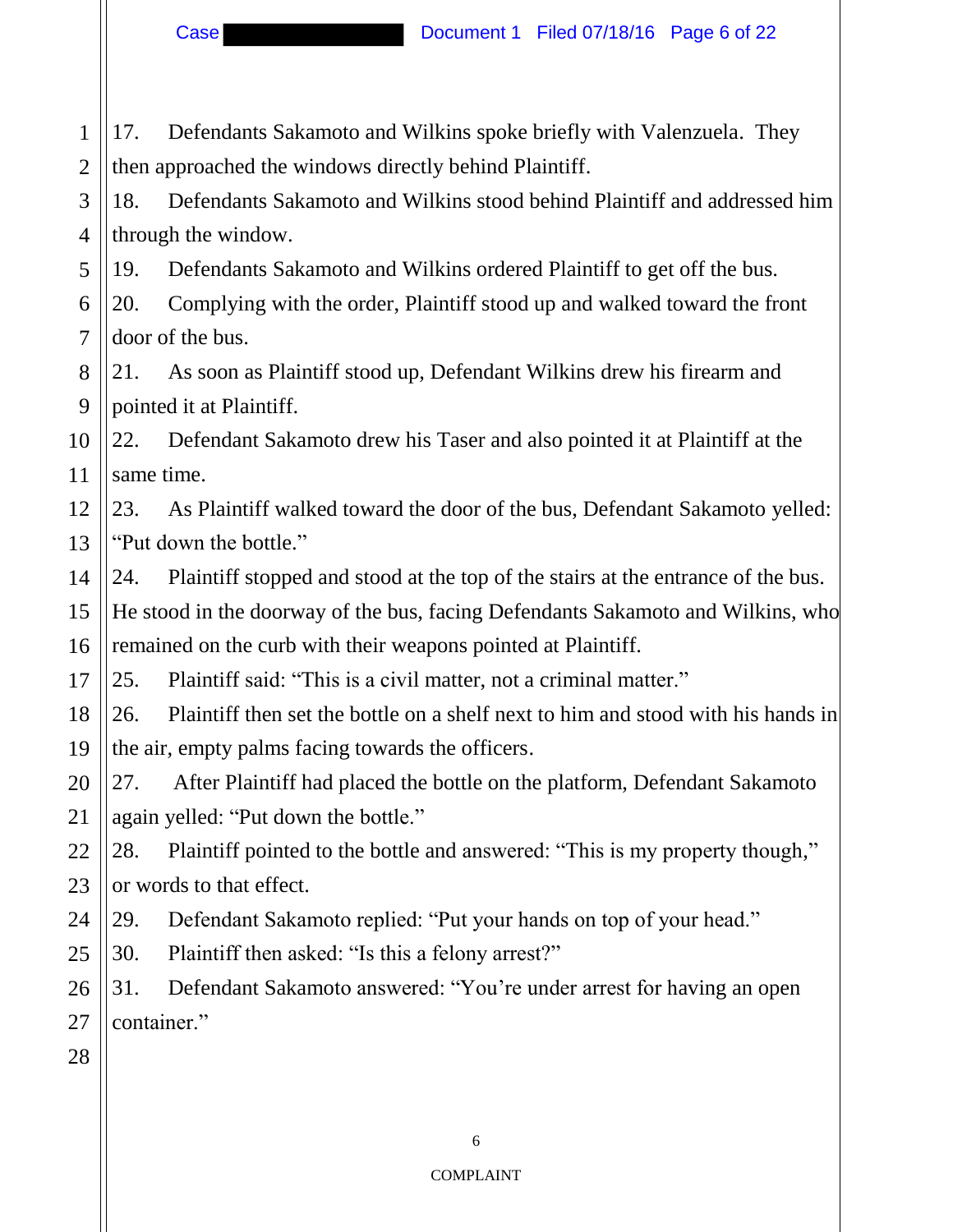1 2 3 4 5 6 7 8 9 10 11 12 13 14 15 16 17 18 19 20 21 22 23 24 25 26 27 28 32. Plaintiff replied "Sir…" and picked up the bottle with his right hand, holding it upside down to show Defendants Sakamoto and Wilkins that the bottle was empty. He held the bottle at approximately eye level, with his elbow bent. 33. At no time did Plaintiff move the bottle in a threatening manner. 34. Nevertheless, Defendant Wilkins screamed: "Drop the fucking bottle now!" or words to that effect. 35. Plaintiff immediately placed the bottle back on the shelf. 36. Plaintiff then raised both hands next to his head and remained standing passively at the top of the stairs, facing the officers. 37. As Plaintiff remained stationary with his hands in the air, Defendant Wilkins shouted: "Get the fuck down here and get down on the ground!" or words to that effect. 38. Defendant Sakamoto also screamed at Plaintiff to get down on the ground. 39. Plaintiff answered: "Officers, I'm obeying your full orders" or words to that effect. 40. Defendants Sakamoto and Wilkins again screamed at Plaintiff to get down on the ground, continuing to point their weapons at Plaintiff. 41. Plaintiff, who was still standing calmly with his hands in the air, answered: "I'm not going to the ground." He did so because it was a rainy day, and he did not want to lie down on his face in the muddy gutter when he had done nothing wrong. 42. Defendant Sakamoto then fired his Taser at Plaintiff, striking Plaintiff in the chest with the Taser's electrified barbs. Plaintiff was unarmed, with his hands in the air, when he was tased. 43. Plaintiff immediately began convulsing and he collapsed backward. He struck a metal pole behind him, fell to the floor, and writhed in pain as the electrical current coursed through his body.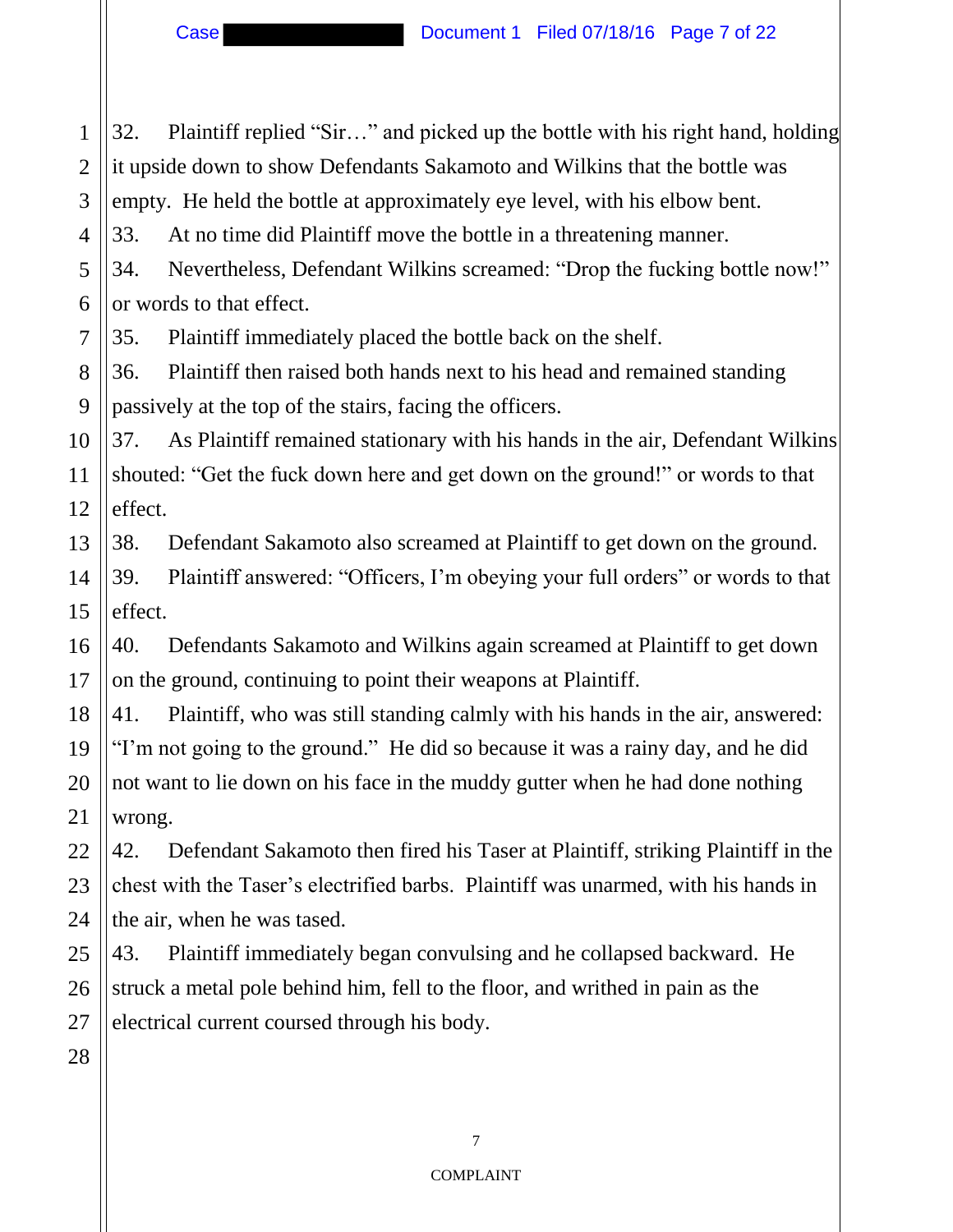2

3

4

5

6

7

11

15

16

17

18

19

20

21

44. It was dumb luck that Plaintiff fell backwards into a pole, rather than forwards down the stairs and onto the curb. Defendants Sakamoto and Wilkins knew or should have known that Plaintiff could easily have collapsed forward from his elevated position, resulting in substantial bodily injury or death.

45. Defendants Sakamoto and Wilkins knew or should have known that NCPD policies on the use of electronic control devices require particular care and consideration when a Taser is deployed against a subject in an elevated position.

8 9 10 46. Defendants Sakamoto and Wilkins knew or should have known that deployment of a Taser should be reserved for situations that require a heightened level of force, not for interacting with a person engaged in (at most) passive resistance, as Plaintiff was.

12 13 14 47. Defendants Sakamoto and Wilkins knew or should have known that NCPD policies only allow for Tasers to be deployed against subjects that are "actively resisting."

48. Defendant National City's policies on the use of electronic control devices such as Tasers state that they must only be used "where there is an immediate threat to the officer or others, apart from active resistance by the subject."

49. Defendants Sakamoto and Wilkins knew or should have known that NCPD policies and prevailing Taser standards require that a subject be issued a verbal warning before a Taser is deployed against that person.

22 23 50. Defendants Sakamoto and Wilkins knew or should have known that NCPD policies and prevailing Taser standards require that a subject be given a reasonable opportunity to comply before a Taser is deployed against that person.

24 25 51. Defendants Sakamoto and Wilkins knew or should have known that NCPD policies and prevailing Taser standards require targeting a subject's lower abdomen, legs, or back as a target zone for the Taser barbs, and specifically discourage targeting a subject's chest.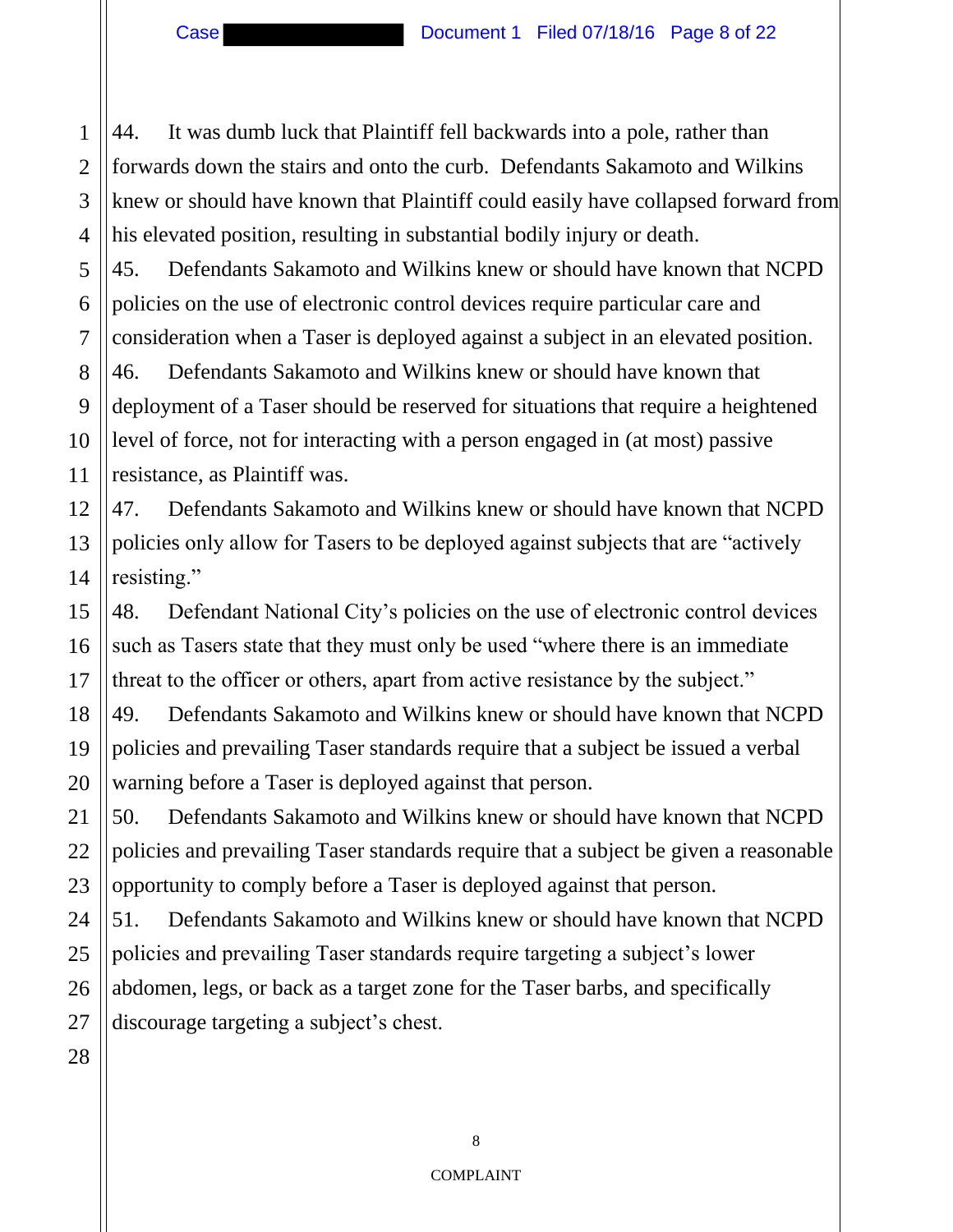Case **Document 1 Filed 07/18/16 Page 9 of 22** 

1

2

3

7

8

9

52. Defendants Sakamoto and Wilkins knew or should have known that NCPD policies require Tasers to be discharged in five-second intervals, to prevent serious injury or death to a subject.

4 5 6 53. Defendant National City's policies on the use of electronic control devices such as Tasers require that officers consider the severity of the alleged crime being committed before deploying a Taser.

54. Defendant National City's policies on the use of electronic control devices such as Tasers only authorize the use of such a device when a subject cannot be subdued through conventional and less deadly techniques.

10 11 55. Defendants Sakamoto and Wilkins are apparently not the only NCPD officers to "tase first" and ask questions later, however.

12 13 14 15 16 17 56. Official National City records indicate that in 2015, NCPD officers—by their own admission—used tasers in 40% of all cases that used *any* force. (Under the NCPD's methodology for these statistics, a "use of force" incident includes all manner of deadly and non-deadly incidents, and can be anything from a defensive maneuver to a controlled hold to a dog bite.) These numbers represent an increase from approximately 30% and 32% in the preceding two years.

18 19 20 21 57. The high frequency of Taser use by NCPD officers, along with Defendants Sakamoto and Wilkins' actions against Plaintiff, indicate that Defendant National City has failed to provide adequate training to its employees on the proper use of electronic control devices.

22 23 24 25 58. The high frequency of Taser use by NCPD officers, along with Defendants Sakamoto and Wilkins' actions against Plaintiff, indicate that Defendant National City has failed to properly supervise its employees on their use of electronic control devices.

26 27 59. Defendant Sakamoto tased Plaintiff for at least 10 seconds, while Plaintiff rolled around on the floor of the bus in pain and agony.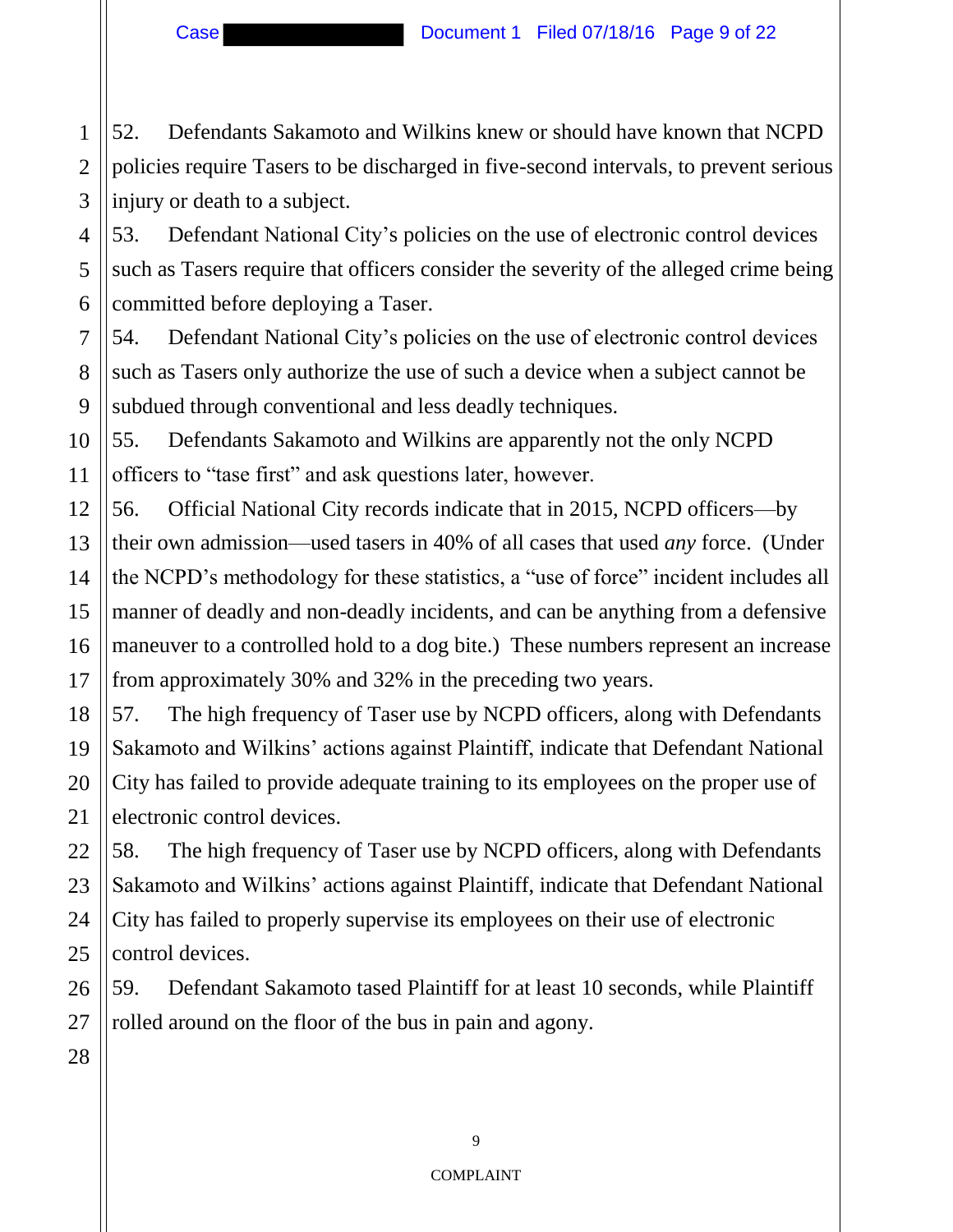$\mathcal{L}$ 3 60. While still delivering the powerful electric current into Plaintiff's body, Defendant Sakamoto stepped into the bus and said: "Shut the fu… Put your hands behind your back," or words to that effect.

4 61. Defendant Wilkins entered the bus at that point, placed his knees and full body weight on Plaintiff's back, and handcuffed him as he lay helpless on the floor of the bus.

62. Defendant Sakamoto then reached for the glass bottle and, without even looking at it, placed it in a nearby trashcan.

63. Soon after, Defendants Sakamoto and Wilkins attempted to remove Plaintiff from the bus, but he collapsed after stepping on the sidewalk. Defendants Sakamoto and Wilkins then dragged Plaintiff away to a nearby bench.

64. After paramedics and other officers arrived at the scene, Defendant Wilkins knowingly misrepresented the nature of their encounter with Plaintiff, telling a paramedic that Plaintiff had the bottle in his hand at the time he was tased.

65. When making that statement, Defendant Wilkins simulated a hand motion to suggest that Plaintiff was holding the bottle by the neck and brandishing it as a weapon at the time he was tased.

66. A short time later, Defendant Wilkins knowingly repeated this misrepresentation, telling another officer that Plaintiff was tased because he had the bottle in his hand and charged at them while wielding the bottle in a threatening fashion.

67. Defendant National City's policies on the use of electronic control devices require immediate notice to the on-duty supervisor or watch commander about the use of a Taser during an arrest.

68. Defendant National City's policies on the use of electronic control devices require a supervisor to "download the ECD event information from all ECD deployments" and that "this event deployment information shall be made available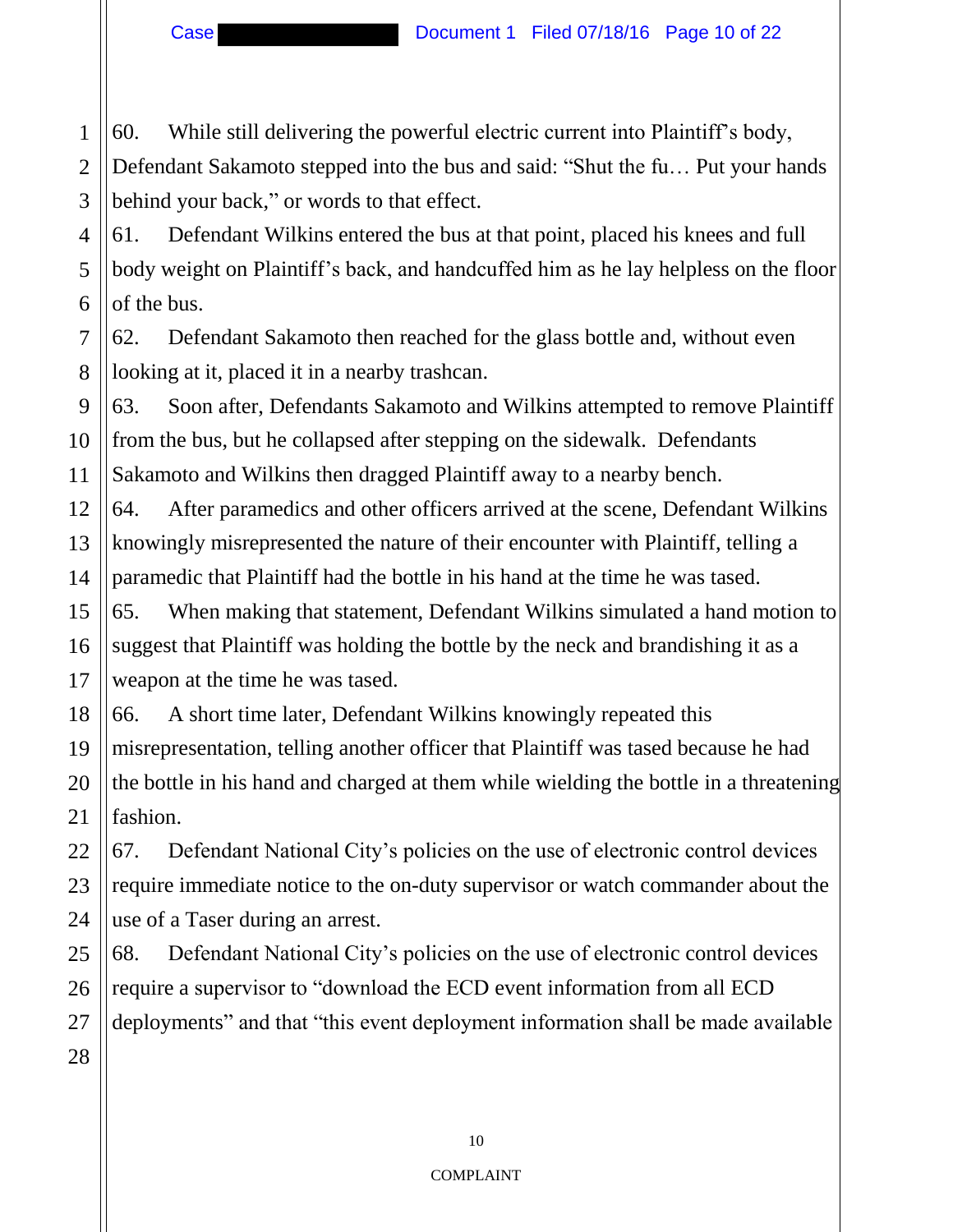1 2 to the deploying officer(s) for their use in completing all use of force documentation and the printout shall be attached to the police report."

3 4 6 69. On information and belief, Defendant Doe NCPD Officers failed to comply with this procedure. Based on the police reports disclosed during the criminal case, no event deployment information was obtained, and no printout was attached to the police report.

70. Defendant National City's policies on the use of force require the on-duty watch commander to review arrest reports that involve the use of force. Defendant National City's policies also require the on-duty supervisor to send an email to both division commanders and the Chief of Police describing any incident of use of force in which injury results to a person.

71. Defendant National City did not properly review or investigate this incident. To the contrary, Defendants National City, Sakamoto, Wilkins, and Does falsely claimed that Plaintiff's actions had justified the use of force, and they presented false criminal charges against Plaintiff.

72. After Plaintiff's arrest, Defendants Sakamoto and Wilkins drafted reports in which they knowingly presented falsehoods and misrepresentations about their encounter with Plaintiff.

73. Defendant Wilkins wrote, for example, that Plaintiff "abruptly picked up the bottle in his right hand and advanced toward Officer Sakamoto and myself. I saw a clear difference between the manner in which was initially handling the bottle and then transitioning to holding it as a weapon in a threatening manner. I based this on the fact was now holding the bottle inverted by the neck." 74. Similarly, Defendant Sakamoto wrote that Plaintiff "stood up holding the bottle by the neck" and that Plaintiff was in an "agitated and irrational state."

75. Defendants Sakamoto and Wilkins knew or should have known that drafting a police report with misrepresentations and falsehoods would result in the filing of

5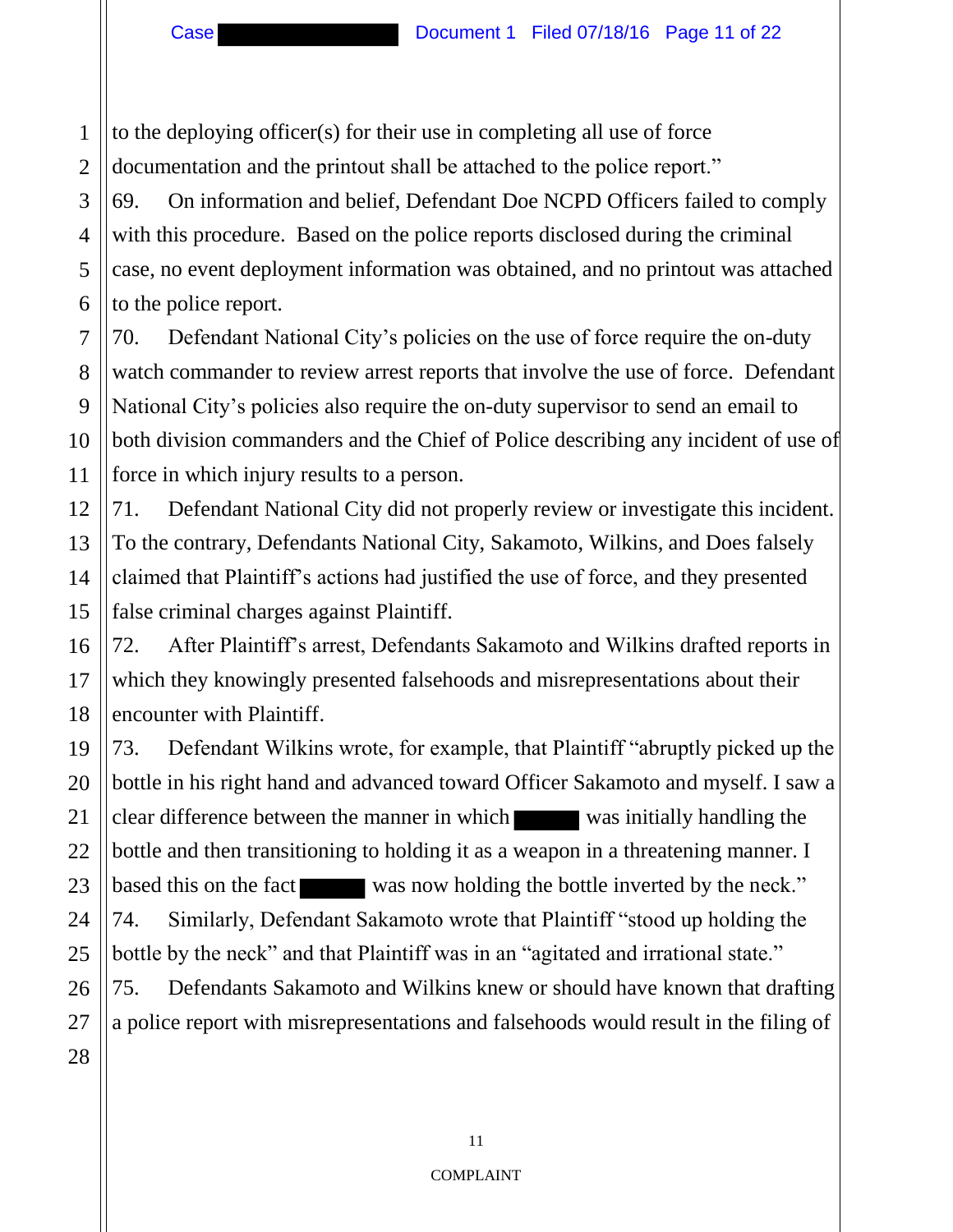1  $\mathcal{L}$ unfounded felony charges against Plaintiff and expose Plaintiff to significant time in custody and other serious repercussions.

3 4 5 76. After being taken to the hospital, Plaintiff was booked into custody for alleged violations of California Penal Code §69 (resisting arrest) and California Penal Code § 417.8 (brandishing a weapon at a peace officer).

6 7 8 77. Based on the deliberate falsehoods and misrepresentations by Defendants Sakamoto and Wilkins about the incident at the bus, Plaintiff was ultimately charged with three criminal offenses.

9 10 11 78. Defendants Sakamoto, Wilkins, National City, and Does persisted in fabricating evidence against Plaintiff even after they knew or should have known that MTS cameras contradicted their accounts.

12 13 14 79. Plaintiff suffered humiliation, anxiety, distress, and other consequences as a result of being exposed to potential conviction and incarceration on the false felony charges.

80. Ultimately, the District Attorney's Office dismissed all charges against Plaintiff shortly before the matter proceeded to trial.

#### **I.**

#### **FIRST CAUSE OF ACTION**

# **Violation of constitutional rights under color of law (42 U.S.C. § 1983) (False arrest)**

81. Plaintiff realleges and incorporates herein by reference each and every allegation contained in the preceding paragraphs.

23 24 25 82. Defendants Sakamoto and Wilkins, during all times relevant herein were acting under color of state law. These defendants are being sued in their individual capacities for the purposes of this cause of action.

26 83. Plaintiff had a Fourth Amendment right to freedom of movement, and to be free from illegal and unreasonable arrests.

27 28

15

16

17

18

19

20

21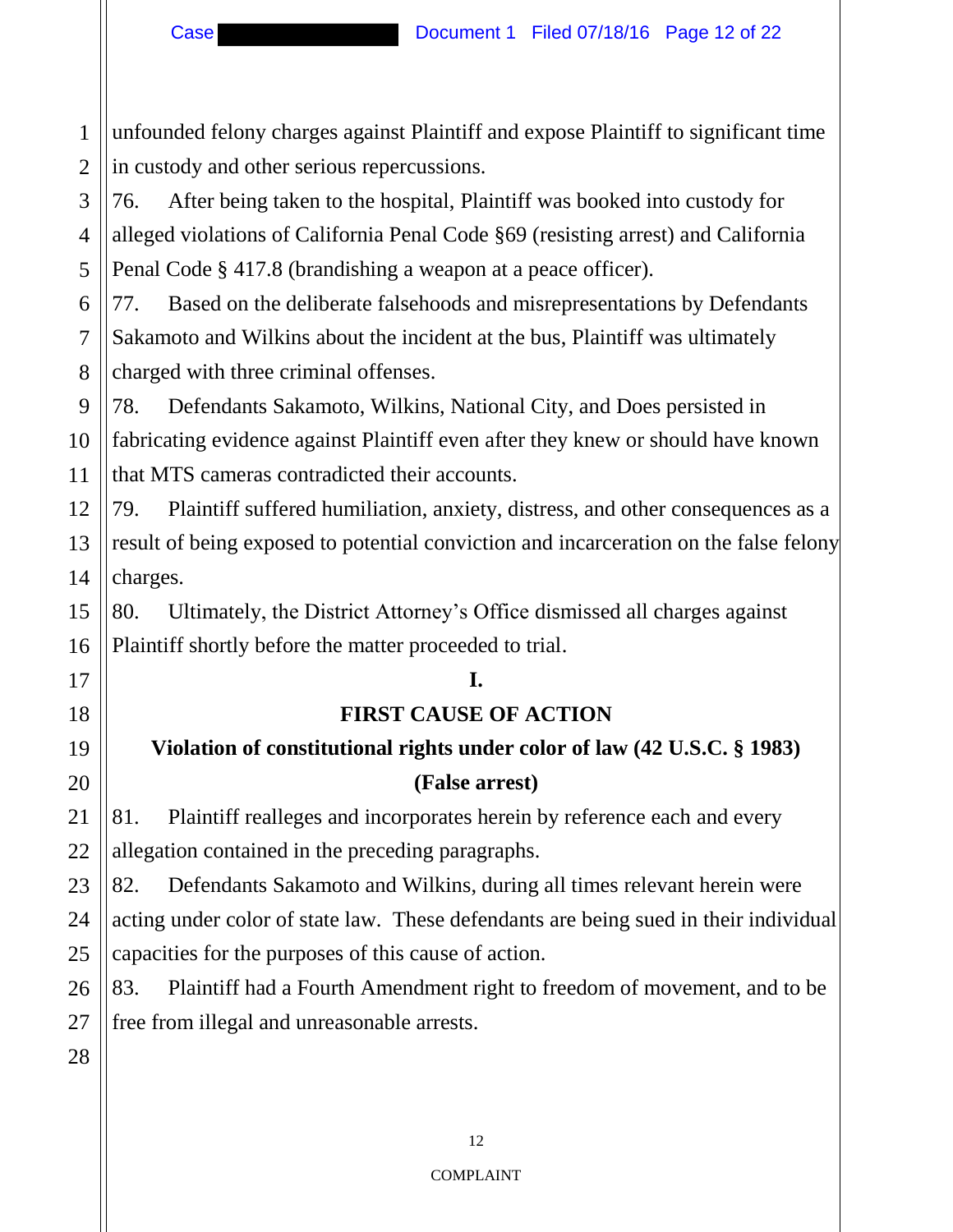$\mathcal{L}$ 

3

5

7

8

9

10

11

4 6 84. Defendants Sakamoto and Wilkins violated this right by ordering Plaintiff off of a bus at gunpoint, detaining and arresting Plaintiff for alleged possession of an open container without reasonable suspicion or probable cause, and / or arresting plaintiff for resisting arrest and threatening an officer without probable cause. These defendants were not acting in good faith, were acting under color of law, and violated Plaintiff's Fourth Amendment rights.

85. Defendants Sakamoto and Wilkins' actions in illegally detaining and arresting Plaintiff caused damage to him, in an amount to be proven at trial.

#### **II.**

#### **SECOND CAUSE OF ACTION**

# **Violation of constitutional rights under color of law (42 U.S.C. § 1983) (Use of excessive force)**

86. Plaintiff realleges and incorporates herein by reference each and every allegation contained in the preceding paragraphs.

87. Defendants Sakamoto and Wilkins, during all times relevant herein were acting under color of state law. These defendants are being sued in their individual capacities for the purposes of this cause of action.

88. Plaintiff had a Fourth Amendment right to be free from being subjected to the use of excessive force by arresting officers.

89. Defendants Sakamoto and Wilkins violated this right by using a Taser against a Plaintiff suspected of, at most, a minor offense; who was not actively resisting arrest; and who did not pose a threat to officers or anyone else. These defendants were not acting in good faith, were acting under color of law, and violated Plaintiff's Fourth Amendment rights to be free from excessive force.

90. Defendants Sakamoto and Wilkins' actions in using a Taser against Plaintiff as part of an illegal and unreasonable arrest caused damage to him, in an amount to be proven at trial.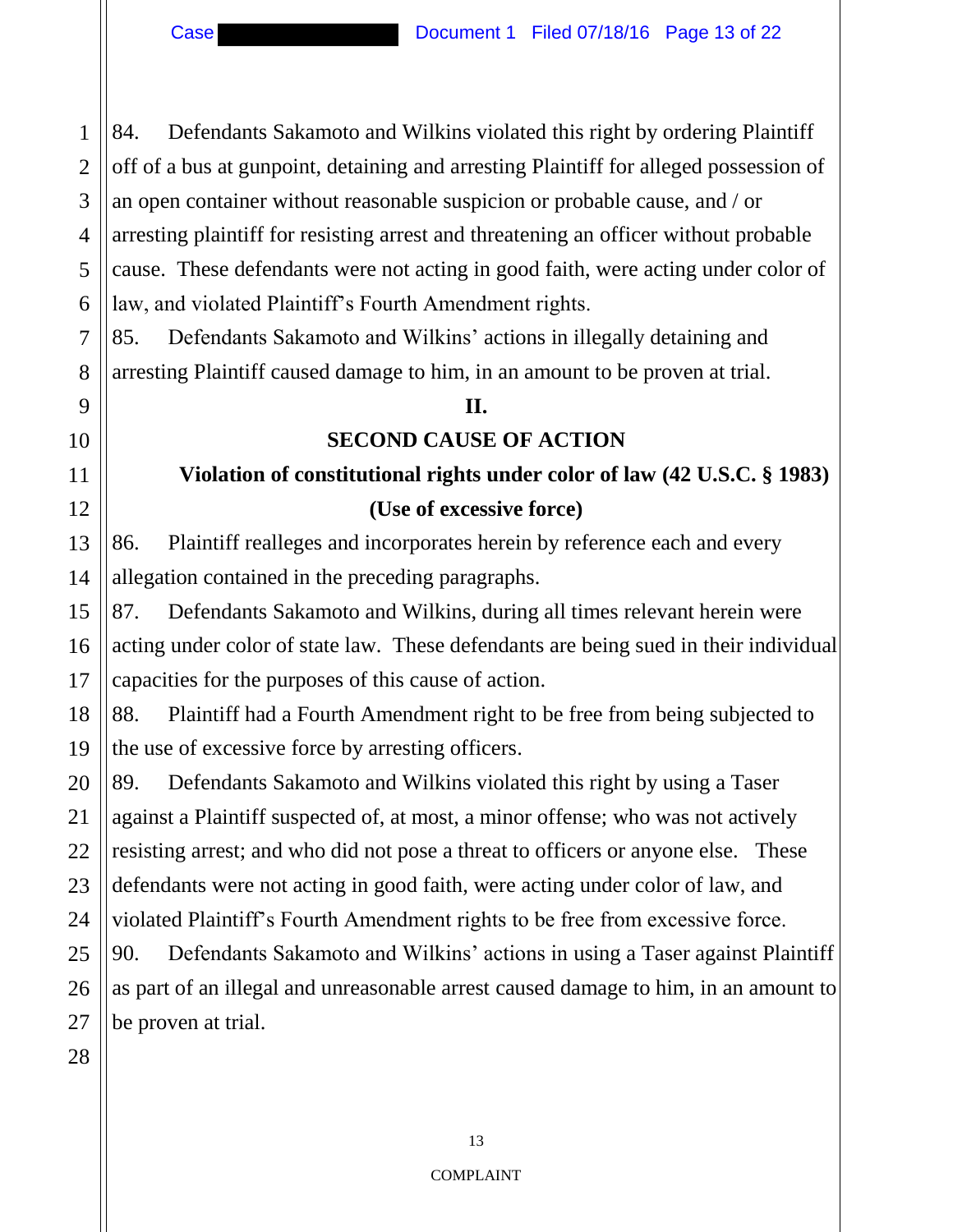2

3

4

5

6

7

8

9

#### **III.**

# **THIRD CAUSE OF ACTION**

# **Violation of constitutional rights under color of law (42 U.S.C. § 1983) (Fabrication of evidence)**

91. Plaintiff realleges and incorporates herein by reference each and every allegation contained in the preceding paragraphs.

92. Defendants Sakamoto and Wilkins, during all times relevant herein were acting under color of state law. These defendants are being sued in their individual capacities for the purposes of this cause of action.

10 11 12 13 14 93. Plaintiff had a Fourth Amendment, Fifth Amendment, and Fourteenth Amendment right not to be subjected to criminal charges on the basis of fabricated evidence. *See e.g. Devereaux v. Abbey*, 263 F.3d 1070, 1074-75 (9th Cir. 2001) (en banc) ("there is a clearly established constitutional due process right not to be subjected to criminal charges on the basis of false evidence that was deliberately fabricated by the government.").

94. Defendants Sakamoto, Wilkins, and Does violated this right by drafting and submitting arrest reports with material misrepresentations and omissions, and providing falsehoods to secure Plaintiff's arrest and prosecution. These defendants were not acting in good faith, were acting under color of law, and violated Plaintiff's Fourth, Fifth, and Fourteenth Amendment rights.

95. Defendants Sakamoto, Wilkins', and Does actions in drafting and submitting arrest reports with material misrepresentations and omissions, and providing falsehoods to secure Plaintiff's arrest and prosecution, caused damage to him, in an amount to be proven at trial.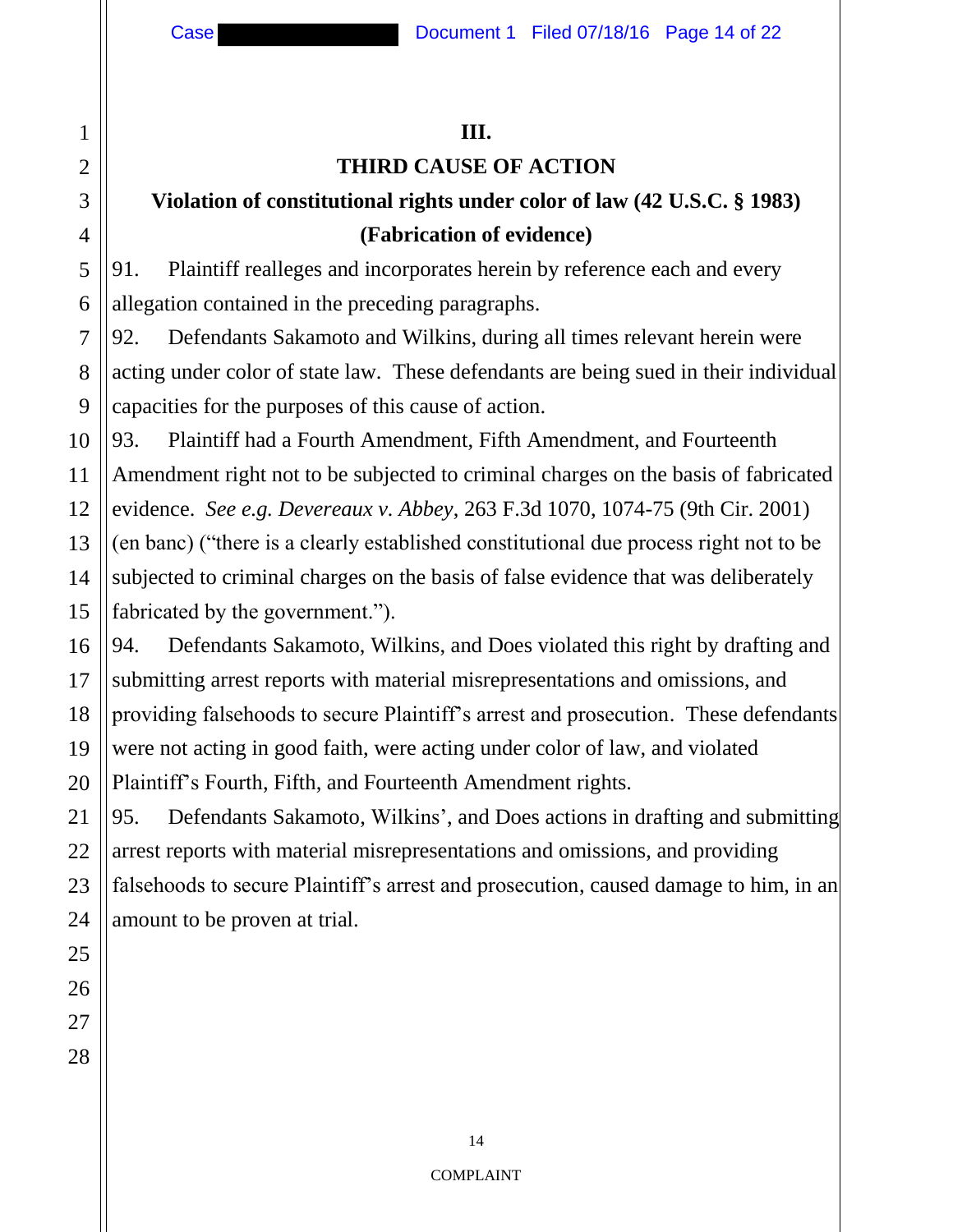#### **IV.**

#### **FOURTH CAUSE OF ACTION**

#### **Failure to train and / or supervise (42 U.S.C. § 1983,** *Monell***)**

96. Plaintiff realleges and incorporates herein by reference each and every allegation contained in the preceding paragraphs.

97. Defendant City of National City, as a matter of custom, practice, or policy, failed to institute, require, and enforce proper and adequate training and supervision for the use of Tasers by its employees, when the need for such training and supervision was obvious. Defendants' failure to properly train and supervise its employees resulted in a violation of Plaintiff's Fourth Amendment rights.

98. Defendant National City failed to train its employees on proper techniques for deploying a Taser, such as activating the device for only a brief interval—five seconds or less—before reevaluating whether further activation is necessary.

99. Defendant National City failed to train its employees on providing a verbal warning to the subject before deploying a Taser against that person.

100. Defendant National City failed to train its employees on only using a Taser against subjects that are actively resisting lawful authority. Defendant National City failed to train its employees that Tasers should not be deployed against subjects that are providing only passive resistance.

101. Defendant National City failed to train its employees that Tasers should not be used against subjects that are in an elevated position, where a fall may cause substantial injury or death.

102. Defendant National City failed to supervise its employees on their knowledge and adherence to the practices outlined above, and others, and on the proper use and deployment of Tasers generally as part of a response to a request for police assistance.

103. Defendant National City's failure to properly train and supervise its officers, as a matter of policy, custom, and practice, was deliberately indifferent to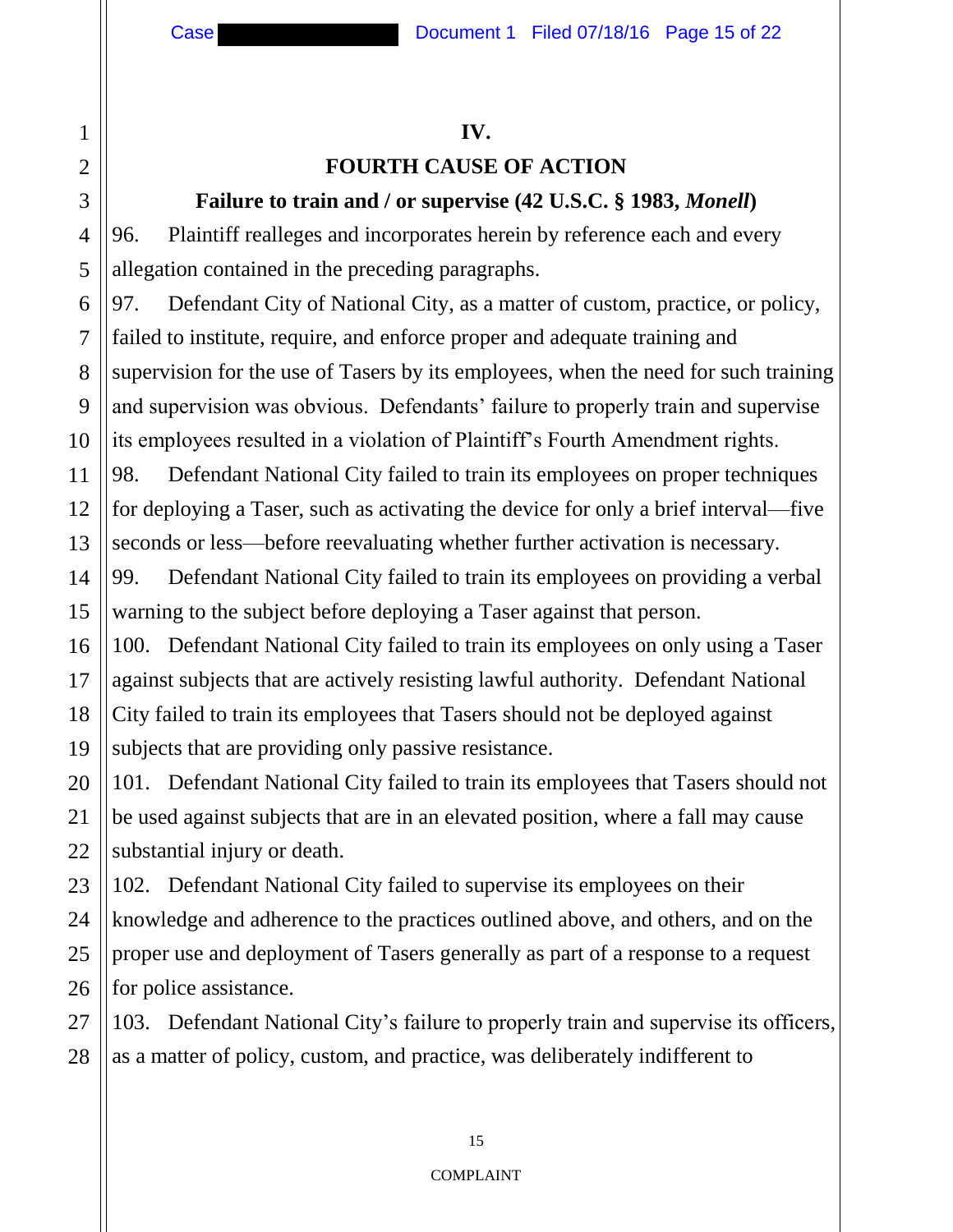Plaintiff's Fourth Amendment rights and done with conscious disregard for the dangers of harm and injury to Plaintiff and others similarly situated.

104. Defendant's failure to train and supervise its employees was the moving force behind the violation of Plaintiff's Fourth Amendment rights, and proximately, foreseeably, and actually caused Plaintiff to suffer damages in an amount to be proven at trial. The fact that 40% of all force incidents of any kind now result in the suspect being tased underscores the deficient supervision and training by National City in this regard.

#### **V.**

#### **FIFTH CAUSE OF ACTION**

#### **False arrest**

105. Plaintiff realleges and incorporates herein by reference each and every allegation contained in the preceding paragraphs.

106. Plaintiff has a Fourth Amendment right to freedom of movement and freedom from unreasonable seizures which Defendants Sakamoto and Wilkins violated by detaining and arresting Plaintiff without probable cause for alleged possession of an open container and / or resisting arrest. These defendants were not acting in good faith, were acting under color of law, and violated Plaintiff's Fourth Amendment rights.

107. Defendants Sakamoto and Wilkins' actions in illegally detaining and arresting Plaintiff caused damage to him, and led to later harms that occurred. Defendants Sakamoto and Wilkins are being sued in their individual capacities for the purposes of this cause of action.

#### **VI.**

# **SIXTH CAUSE OF ACTION**

#### **Battery**

108. Plaintiff realleges and incorporates herein by reference each and every allegation contained in the preceding paragraphs.

1

 $\mathcal{L}$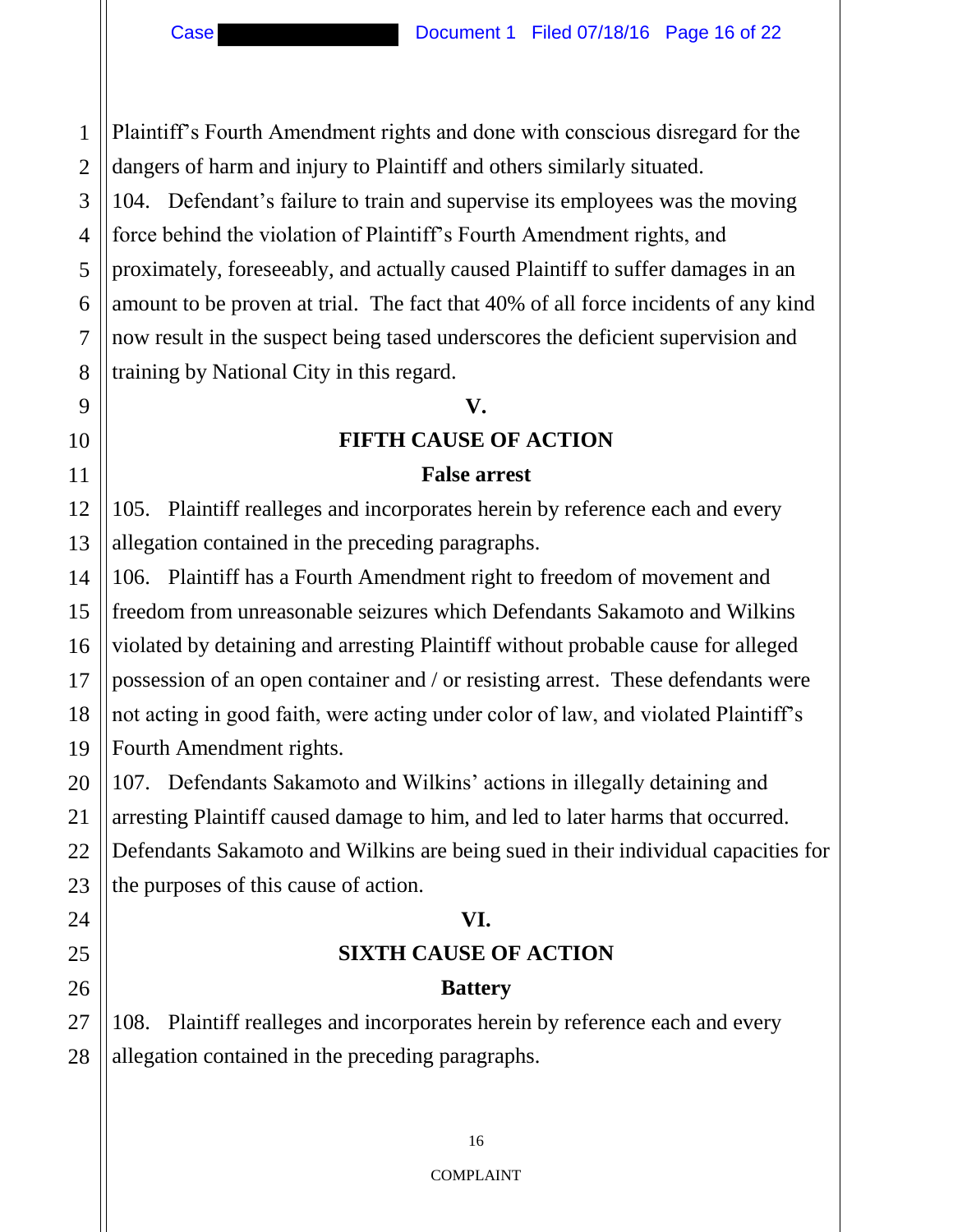Case **Document 1 Filed 07/18/16 Page 17 of 22** 

109. Defendants Sakamoto and Wilkins acted with an intent to cause harmful or offensive contact with the person of Plaintiff and the intended harmful or offensive contact did in fact occur.

110. Defendant Sakamoto fired a Taser at Plaintiff, striking him in the chest with the metal barbs of the device, which needed to be removed by medical personnel. 111. Defendant Sakamoto repeatedly pressed the trigger of the Taser, causing electricity to course through Plaintiff's body and resulting in extreme pain and agony.

112. Defendant Wilkins placed his knees and full body weight on Plainiff's back as Plaintiff lay on the ground, and later dragged Plaintiff away from the bus.

113. Defendants Sakamoto and Wilkins acted in their official capacity and in the scope of their employment as officers of the National City Police Department. 114. The harmful or offensive contact was not privileged nor consented to and was excessive, unreasonable, and done with deliberate indifference to the rights

and safety of Plaintiff.

115. As a result of Defendant Sakamoto and Wilkins' intent to cause harmful or offensive contact with the person of Plaintiff, and the fact that the intended harmful or offensive contact did in fact occur, Plaintiff suffered damages according to proof at the time of trial. Said damages are currently in excess of the jurisdictional minimum of this court and include general and special damages according to proof at the time of trial.

#### **VII.**

# **SEVENTH CAUSE OF ACTION**

#### **Negligence**

116. Plaintiff realleges and incorporates herein by reference each and every allegation contained in the preceding paragraphs.

1

 $\mathcal{L}$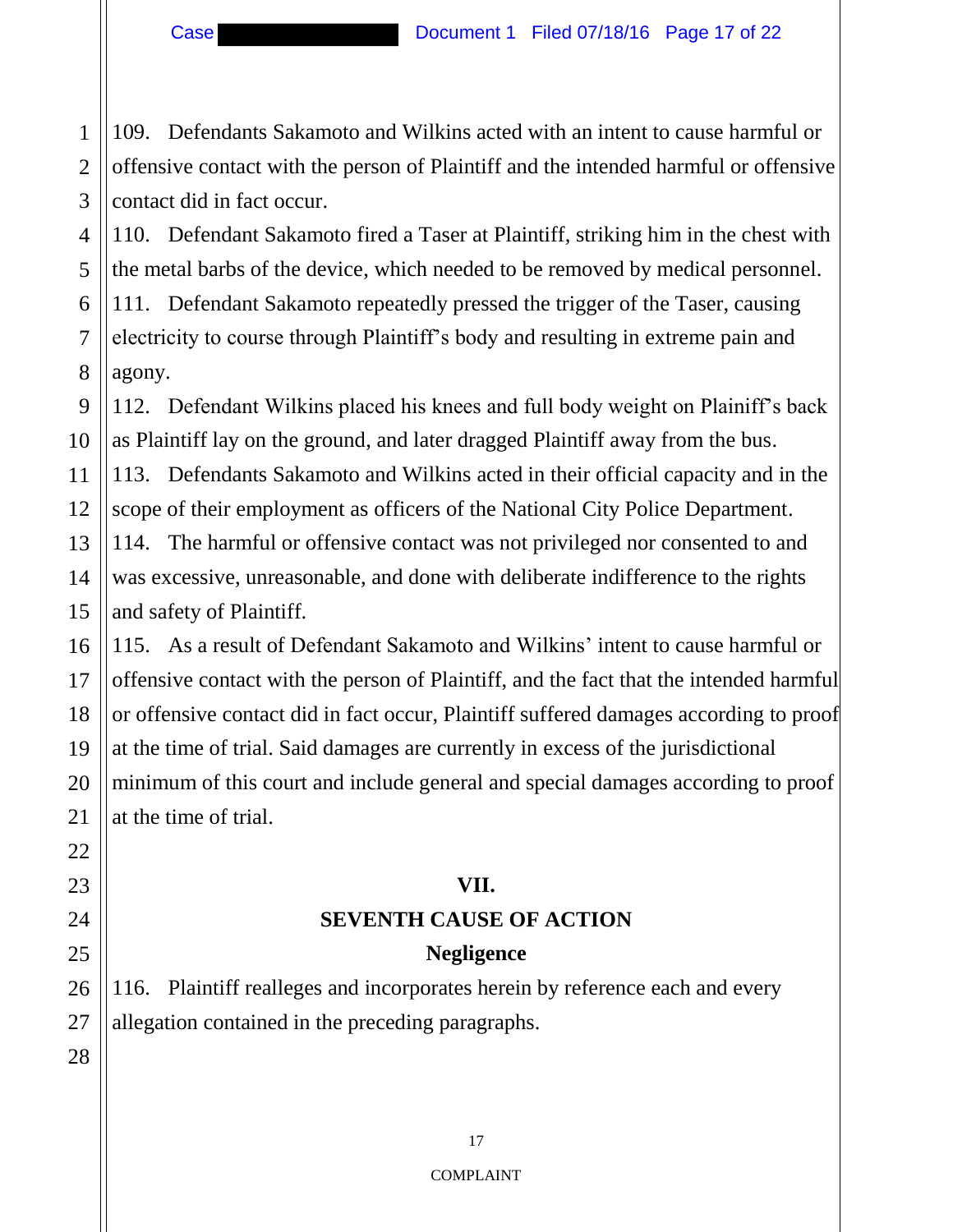$\mathcal{L}$ 3 117. Defendants Sakamoto and Wilkins had a duty to use reasonable care when responding to a request for police assistance. They had a duty to avoid creating an unnecessary risk to innocent persons that they would be arrested on erroneous or false information. They had a duty to use reasonable care in determining whether probable cause existed to detain and arrest a person. They had a duty to use reasonable care in executing an arrest without resorting to unnecessary and excessive force. They had a duty to use reasonable care when deploying an electronic control device such as a Taser.

118. Defendant Doe NCPD Supervisor had a duty to use reasonable care when reviewing an arrest report about an incident involving the use of force, and begin an investigation if required. He or she had a duty to use reasonable care to investigate the incident and send an email to both division commanders and the Chief of Police describing the incident and its circumstances.

119. These defendants breached their duty of care and caused harm to Plaintiff, including physical pain and suffering, terror, mental anguish, humiliation, degradation, damage to reputation, and financial loss.

120. All individual defendants acted in their official capacity and in the scope of their employment as officers for the National City Police Department.

121. As a direct, proximate, and foreseeable result of the Defendants' breach of their duty of care, Plaintiff suffered damages in an amount according to proof at the time of trial.

#### **VIII.**

# **EIGHTH CAUSE OF ACTION**

## **Negligent Training and Supervision**

122. Plaintiff realleges and incorporates herein by reference each and every allegation contained in the preceding paragraphs.

1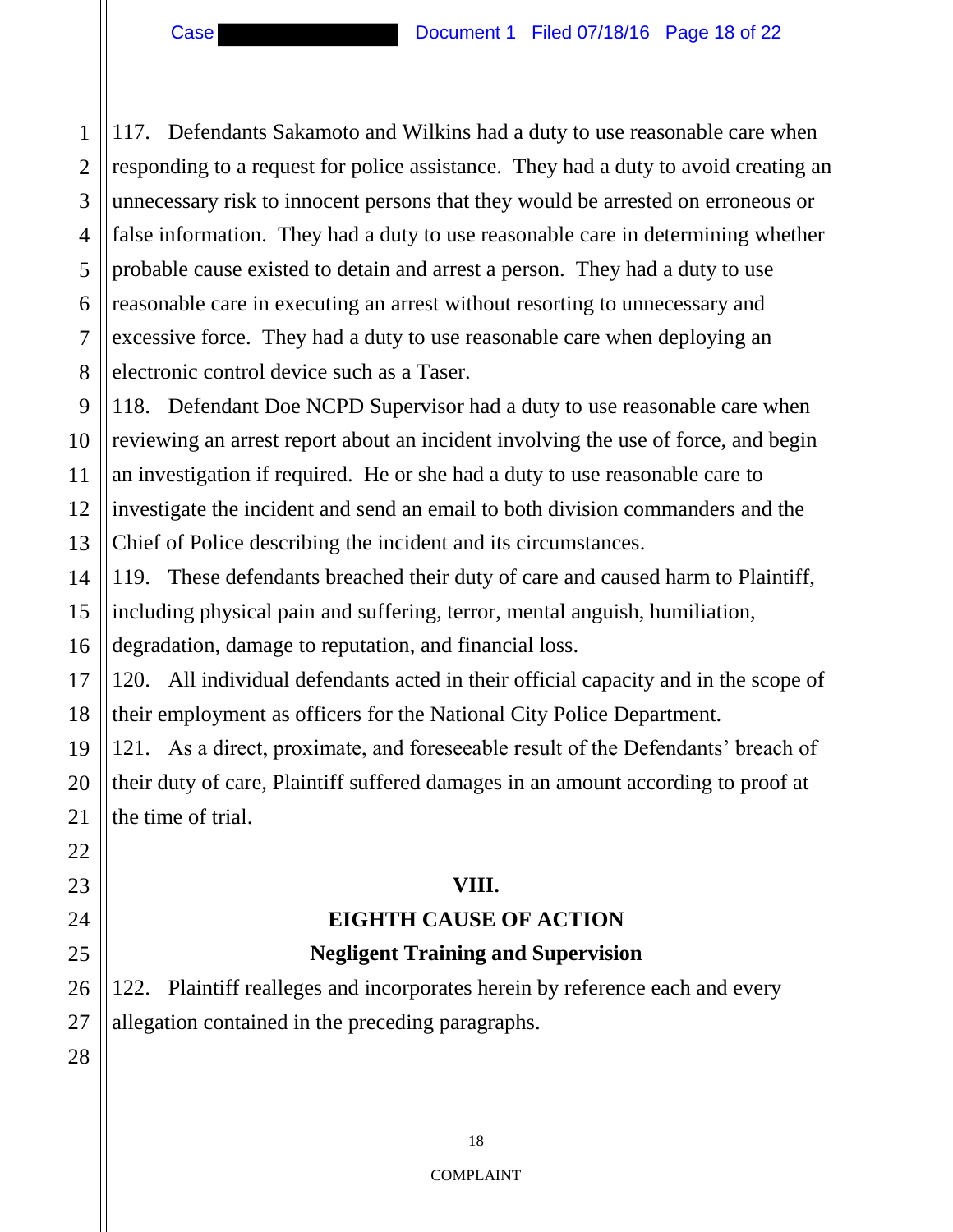123. Defendant National City had a duty to use reasonable care in the training and supervision its employees, including Defendants Sakamoto, Wilkins, and Doe. Defendant National City had a duty to train its officers in the proper means of responding to requests for police assistance. Defendant National City had a duty to properly train its officers to avoid exposing innocent persons to illegal arrests and avoid exposing them to the risk of excessive force. Defendant National City had a duty to properly train its officers in the use of Tasers and other potentially lethal devices. Defendant National City had a duty to ensure that incidents of use of force by its employees are properly investigated and supervised. 124. This defendant breached its duty of care and caused harm to Plaintiff, including physical pain and suffering, terror, mental anguish, humiliation, degradation, damage to reputation, and financial loss 125. As a direct, proximate, and foreseeable result of this Defendant's breach of its duty of care, Plaintiff suffered damages in an amount according to proof at the time of trial. **IX. NINTH CAUSE OF ACTION Bane Act (Cal. Civ. Code §52.1)**  126. Plaintiff realleges and incorporates herein by reference each and every allegation contained in the preceding paragraphs. 127. Defendants Sakamoto and Wilkins violated Plaintiff's clearly established rights under the California Constitution and statutes, which include, but are not limited to, the following: (a) Article I, Section 13 of the California Constitution: right to be free from unreasonable detentions, searches, and seizures; and

(b) California Civil Code Section 43: right of protection from bodily restraint or harm, from personal insult and from defamation.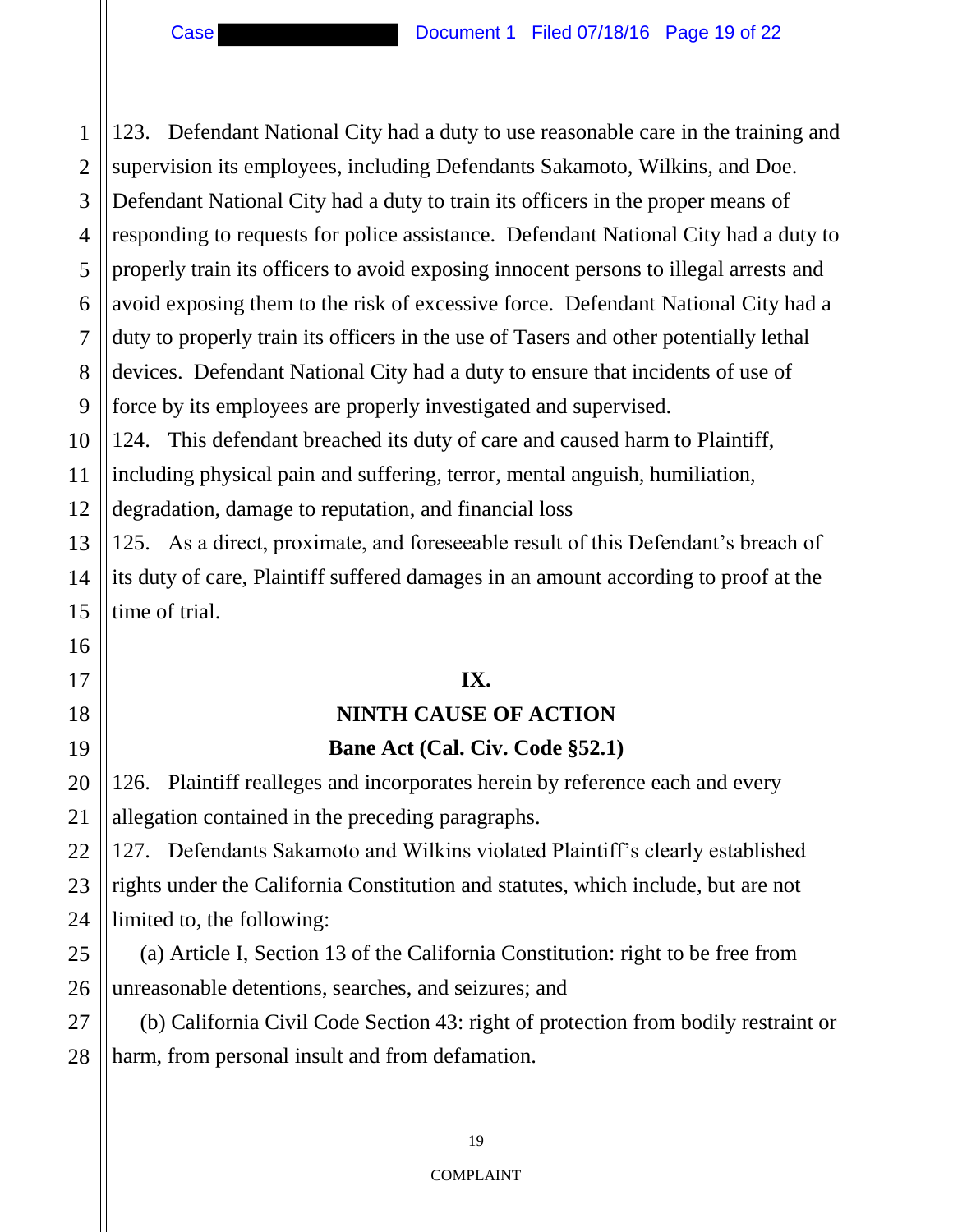1  $\mathcal{L}$ 3 4 5 128. The California Legislature has declared that it is a violation of state civil rights act for any person to interfere with the exercise or enjoyment by any individual of his rights secured by the United States Constitution or state or federal law. This includes any interference of these rights by threats, intimidation, coercion or attempted threats, intimidation or coercion.

129. These Defendants interfered with Plaintiff's rights under the California Constitution and statutes by the detention and seizure alleged above.

130. The conduct alleged herein caused Plaintiff to be deprived of his civil rights that are protected under the California Constitution and statutes which has also legally, proximately, foreseeably and actually caused him to suffer emotional distress, pain and suffering, damage to reputation, and further damages according to proof at the time of trial.

#### **X.**

# **TENTH CAUSE OF ACTION**

#### **Bane Act (Cal. Civ. Code §52.1)**

131. Plaintiff realleges and incorporates herein by reference each and every allegation contained in the preceding paragraphs.

132. Defendant National City violated Plaintiff's clearly established rights under the California Constitution and statutes, which include, but are not limited to, the following:

(a) Article I, Section 13 of the California Constitution: right to be free from unreasonable detentions, searches, and seizures; and

(b) California Civil Code Section 43: right of protection from bodily

restraint or harm, from personal insult and from defamation.

133. The California Legislature has declared that it is a violation of state civil

rights act for any person to interfere with the exercise or enjoyment by any

individual of his rights secured by the United States Constitution or state or federal

6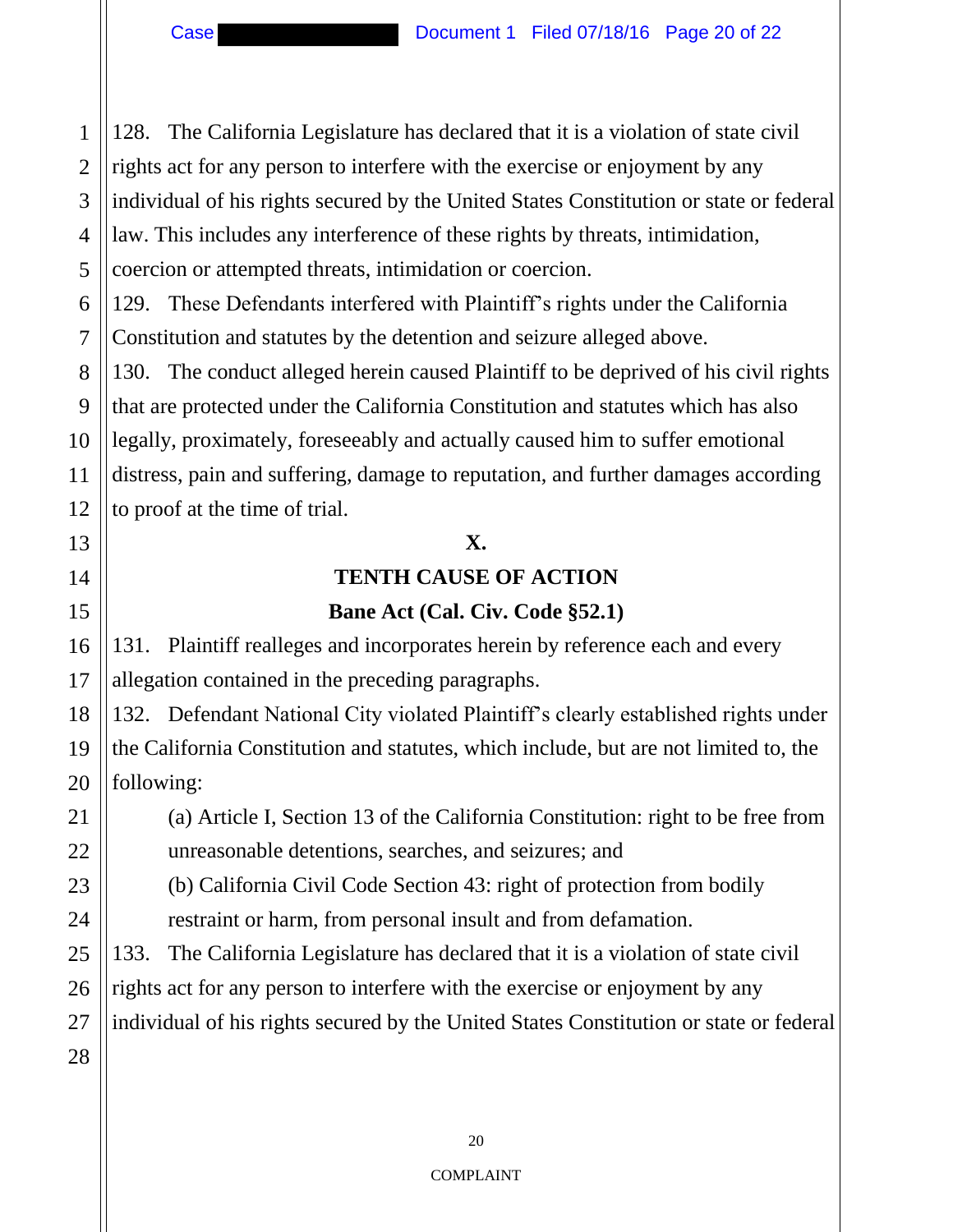Case Document 1 Filed 07/18/16 Page 21 of 22

7

8

9

10

11

12

13

23

24

26

27

28

1 2 law. This includes any interference of these rights by threats, intimidation, coercion or attempted threats, intimidation or coercion.

3 4 5 6 134. This Defendant interfered with Plaintiff's rights under the California Constitution and statutes by the negligent training and supervision alleged above, and by condoning, permitting, authorizing, and/or ratifying the conduct of Defendants Sakamoto, Wilkins, and Doe.

135. The conduct alleged herein caused Plaintiff to be deprived of his civil rights that are protected under the California Constitution and statutes which has also legally, proximately, foreseeably and actually caused him to suffer emotional distress, pain and suffering, damage to reputation, and further damages according to proof at the time of trial.

#### **PRAYER FOR RELIEF**

14 Plaintiff prays for judgment against defendants as follows:

15 1. General and compensatory damages in an amount according to proof;

16 2. Punitive and exemplary damages;

17 3. Civil penalties as provided by law;

18 19 4. Declaratory and injunctive relief remedying the continued policies, customs and practices governing how the National City Police Department uses

20 Tasers and similar devices in responding to requests for police assistance;

21 5. Attorney fees under 42 U.S.C. § 1983 and Cal. Civ. Code §52.1;

22 6. Costs of suit;

7. And for such other and further relief as the Court may deem proper.

25 Dated: July 18, 2016

Respectfully Submitted,

 *s/ Timothy A. Scott s/Nicolas O. Jimenez* 

21